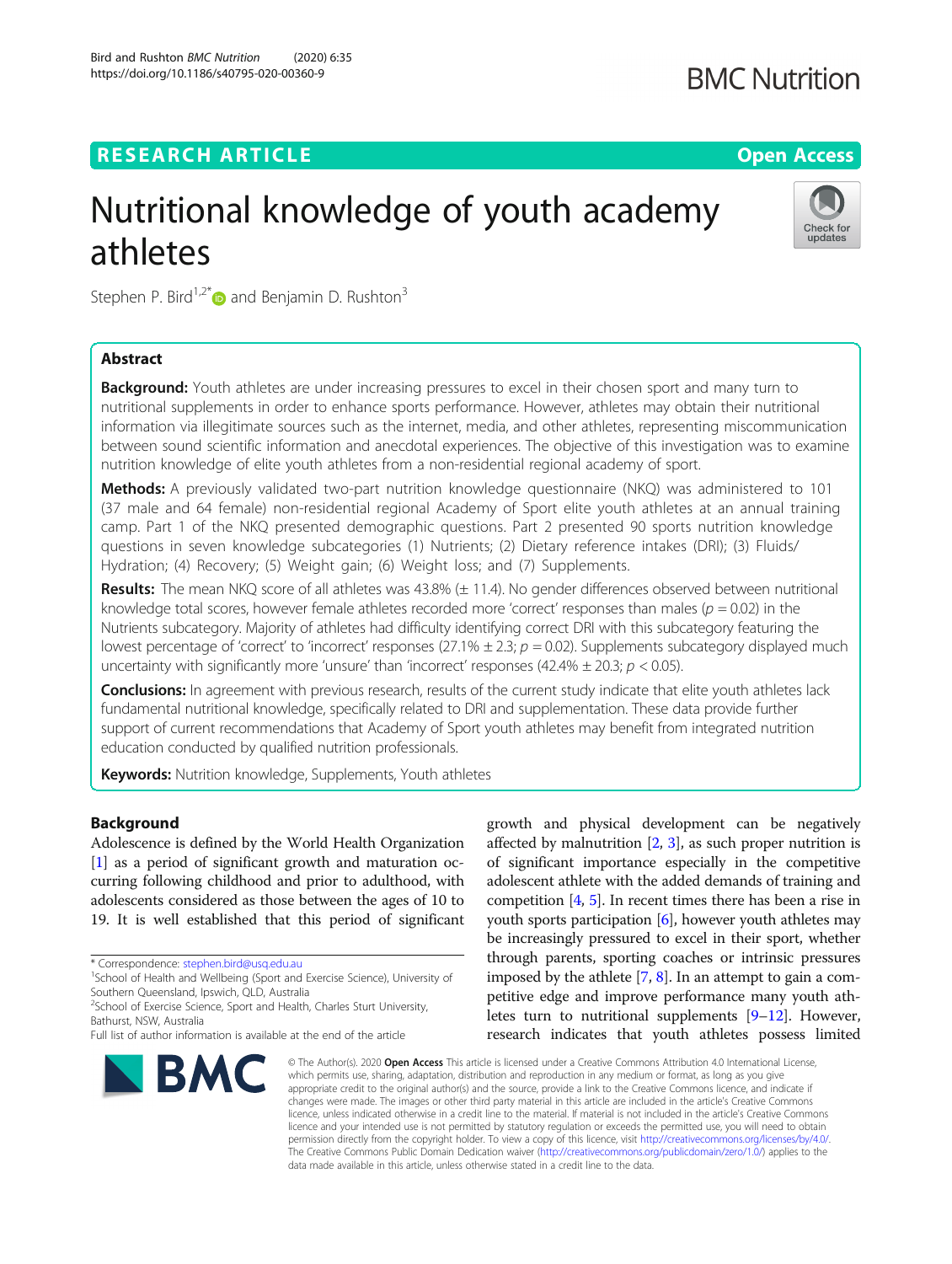nutritional knowledge [\[13,](#page-7-0) [14](#page-7-0)], with much of their nutritional information obtained via illegitimate sources such as the coach, teacher, other athletes, internet, and social media [[15](#page-7-0)]. Potentially, this may represent a miscommunication from non-qualified individuals providing nutritional advice to athletes that leads to nutritional principles being misunderstood and/or incorrectly applied [[16](#page-7-0)].

Research suggests that collegiate athletes with greater understanding of sound nutritional principles are more likely to apply this knowledge and display positive nutritional behaviors [[17\]](#page-7-0). This is an extremely important consideration, especially for athletes competing in weight-restricted or aesthetic sports wherein youth athletes may feel pressured to restrict caloric intake [[18](#page-7-0), [19\]](#page-7-0). Unknowingly, not only may this compromise the athlete's physical development, such nutritional habits may predispose psychological behaviors towards disordered eating traits. Smith-Rockwell et al. [\[20](#page-7-0)] revealed that in Division I collegiate coaches/trainers 35% reported at least one perceived eating disorder case per year, while 10% reported more than three cases per year. Although many coaches/trainers referred athletes with eating disorder symptoms to physicians, almost one third dealt with these cases themselves. Interestingly, only 30% of collegiate athletes had access to a sports dietitian, and the same percentage reported utilizing dietitians for nutritional advice [\[20](#page-7-0)]. Collectively, this would suggest that reliable sources of nutrition information and education, as well as appropriate nutrition services including counseling are required for collegiate athletes.

Within elite sporting environments there appears to be an increasing trend of coaches and athletic trainers providing nutritional advice [\[20](#page-7-0)–[22\]](#page-7-0), and this seems to be common practice especially for strength and conditioning coaches [[20,](#page-7-0) [23\]](#page-7-0). A survey of elite rugby union coaches [[16\]](#page-7-0) reported that despite responding correctly to only 55% of all questions on the Nutrition Knowledge Questionnaire (NKQ) [[24](#page-7-0)], 83% provided nutritional advice to their athletes. Studies assessing coach/athlete nutritional knowledge reported a 67% correct response rate [[20\]](#page-7-0). Further research solely in athletic populations (age range: 18–37 yrs) using the same or modified iterations of the NKQ, found nutritional knowledge in elite Australian rules footballers (61%) [[25\]](#page-7-0), professional (54%) and semi-professional soccer players (56%) [\[26](#page-7-0)], is well below the adequate sports nutrition knowledge overall score of 75% as proposed by Torres-McGehee et al. [[23](#page-7-0)] This would suggest that both athletes and coaches lack sports nutrition knowledge. Although concerning, the apparent lack of nutritional services available to athletes may be responsible, in part, for necessitating this trend.

While nutritional knowledge and source of nutritional information has been extensively reported in collegiate athletes and coaches/trainers [[9,](#page-7-0) [20,](#page-7-0) [25](#page-7-0)–[30](#page-7-0)], to date,

there are no published data on youth athletes from Regional Academy of Sport programs. Recently, Spronk et al. [\[14](#page-7-0)] reported that a substantial proportion of what were predominantly youth athletes (16–18 yrs) failed to meet basic dietary recommendations, especially dairy intake. Therefore, it is unclear whether youth athletes have an appropriate level of general nutrition knowledge and understanding of nutrition principles, as much of the literature has focused upon collegiate and semi- or professional athletes [[13,](#page-7-0) [16](#page-7-0), [20,](#page-7-0) [25](#page-7-0)–[28\]](#page-7-0). Given the potential for a lack of exposure to high quality nutrition-related education, nutrition counselling, and qualified sports nutrition professionals youth athletes may be ill-equipped to make accurate decisions regarding their nutritional requirements, and this in turn may negatively impact their health status, physiological development and/or sports performance.

The purpose of the current study was to examine and describe general nutrition knowledge and nutritionrelated practices of youth athletes from a non-residential Regional Academy of Sport in NSW Australia. Specifically, this study shall quantify nutritional knowledge in youth athletes across a range of academy sports, as well as identifying athletes' primary sources of nutritional information. It was hypothesised that regional youth academy athletes would display limited nutrition knowledge, and this would be related to their primary source of nutritional information.

#### Methods

#### Participants

A total of 101 elite youth athletes (37 males, 64 females; state and national competition level;  $15.3 \pm 1.4$  years) who were scholarship holders from a non-residential regional Academy of Sport (Western Region Academy of Sport, WRAS) in Australia were invited to participate in this study. Athletes were representative of eight WRAS sports (Netball, Officiating, Basketball, Softball, Hockey, Tennis, Lawn bowls, and Triathlon). Descriptive data is presented in Table [1](#page-2-0) ( $n = 101$ ). After a full explanation of all procedures and possible risks of the investigation, written informed consent was obtained (for participants < 18 years, a legal guardian also provided written consent). All experimentation was approved by the Charles Sturt University Ethics in Human Research Committee.

#### Nutrition knowledge questionnaire (NKQ)

Nutritional knowledge was measured using a previously validated Nutrition Knowledge Questionnaire (NKQ) [[16,](#page-7-0) [24](#page-7-0)]. Consultation with an expert panel consisting of a Registered Nutritionist; Sports Dietitian; two Academy Head Coaches; and an Academy Strength and Conditioning coach, was held. Each question was read out loud by the lead researcher and critiqued by the expert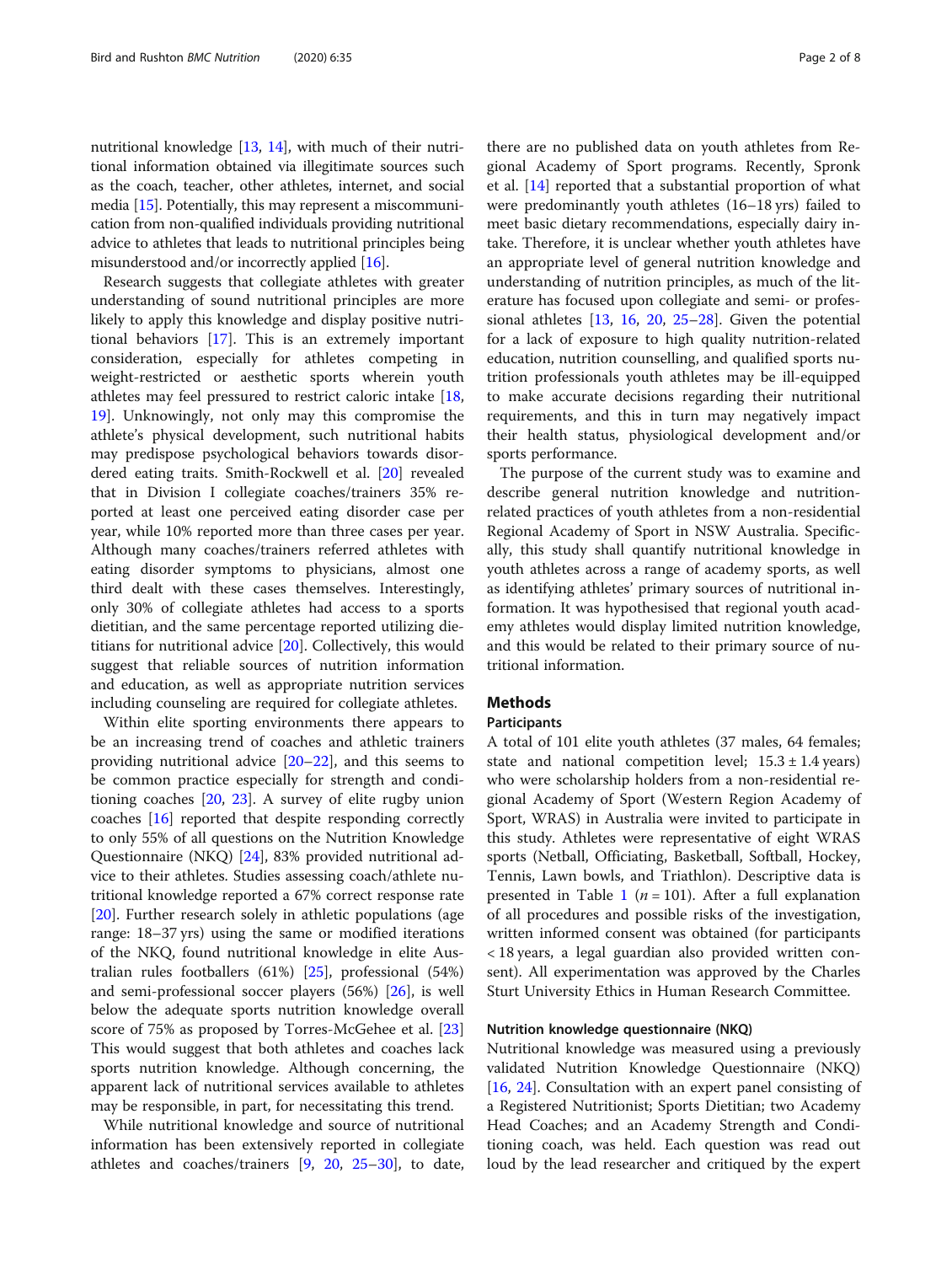<span id="page-2-0"></span>Table 1 Participant characteristics

| Variable                      | Youth Athletes<br>$(n = 101)$ |
|-------------------------------|-------------------------------|
| Age (yrs)                     | $15.3 \pm 1.4$ yrs            |
| Gender                        |                               |
| Male                          | 37                            |
| Female                        | 64                            |
| High School Level             |                               |
| Year 7 (13 yrs)               | 11                            |
| Year 8 (14 yrs)               | 19                            |
| Year 9 (15 yrs)               | 25                            |
| Year 10 (16 yrs)              | 21                            |
| Year 11 (17 yrs)              | 21                            |
| Year 12 (18 yrs)              | $\overline{4}$                |
| Years competing at this level |                               |
| $<$ 1 yr                      | 26                            |
| $2-4$ yrs                     | 63                            |
| $5 - 7$ yrs                   | 10                            |
| $8 + yrs$ .                   | $\overline{2}$                |
| Training hours per week       |                               |
| $4-6h$                        | 40                            |
| $7 - 10h$                     | 42                            |
| $11 - 14h$                    | 15                            |
| $15 + hrs$                    | $\overline{4}$                |

panel in a group discussion for comprehension, relevance and accuracy. If required, the wording was modified slightly to engage the target demographic of this survey (i.e., high school student-athletes; male and female; aged 13 to 18 years). The NKQ consisted of two distinct sections; Section 1 presented demographic questions including age, level of competition, training load expressed as hours of training per week, education level and primary source of nutrition information. Section 2 presented 90 sports nutrition knowledge questions in seven subcategories.

- 1. Nutrients
- 2. Dietary reference intake (DRI)
- 3. Fluids/Hydration
- 4. Recovery
- 5. Weight gain
- 6. Weight loss
- 7. Supplements

Each question had a potential answer of "yes", "no" or "unsure", with a correct response was coded as  $+1$ whilst incorrect or unsure responses were coded as 0. The rationale for the inclusion of an unsure response is to deter subjects from guessing responses in the NKQ as suggested by Zinn et al. [[16](#page-7-0)] All athletes attended a nutrition research session in the same room at the annual training camp. The NKQ was distributed to athletes in hard copy format with the lead researcher providing specific instructions on how to complete the NKQ, which took taking approximately 45 min to complete under the supervision of the researchers.

#### Statistical analysis

Descriptive statistics were used to analyze the demographic information. Nutrition knowledge sub-scores for each section and an overall nutrition knowledge total score was calculated. Percentage of 'correct', 'unsure', and 'incorrect' responses to each individual item was analyzed. Independent t-tests were used to show mean correct, incorrect, and unsure score differences between the two groups (male and female athletes). All data were coded, entered numerically and analyzed using SPSS version 21.0 (SPSS Inc., Chicago, IL, USA, 2012) with significance set at  $p < .05$ . Data are presented as percentages, means, and standard deviations.

#### Results

#### Nutritional knowledge

Figure [1](#page-3-0) presents the mean percentage of 'correct', 'incorrect', and 'unsure' total scores obtained by youth athletes on the NKQ. The mean overall score was 43.8 ± 11.4% (pooled data) with significantly more  $(p < 0.01)$ 'correct' responses compared to 'unsure' responses. No significant gender differences were observed between nutritional knowledge total scores, however subcategory differences were evident.

#### Subcategory knowledge

Figure [2](#page-3-0) displays the subcategory knowledge mean percentage of 'correct', 'incorrect', and 'unsure' total scores obtained by youth athletes on the NKQ.

#### **Nutrients**

Subjects correctly answered 51% of questions within this section. There was a greater number of 'correct' responses in this subcategory compared with 'unsure'  $(p <$ 0.01). Interestingly, 72% of subjects incorrectly stated 'avocados were low in fat', while 51% incorrectly identified 'chicken as a high carbohydrate food'. An independent t-test showed that females obtained more 'correct' responses than males ( $p = 0.02$ ).

#### Dietary reference intakes

This subcategory was the most poorly answered of all the subcategories and featured the lowest percentage of 'correct' to 'incorrect' responses (27% vs. 43%, respectively;  $p = 0.02$ ). Notably, 37 and 38% of athletes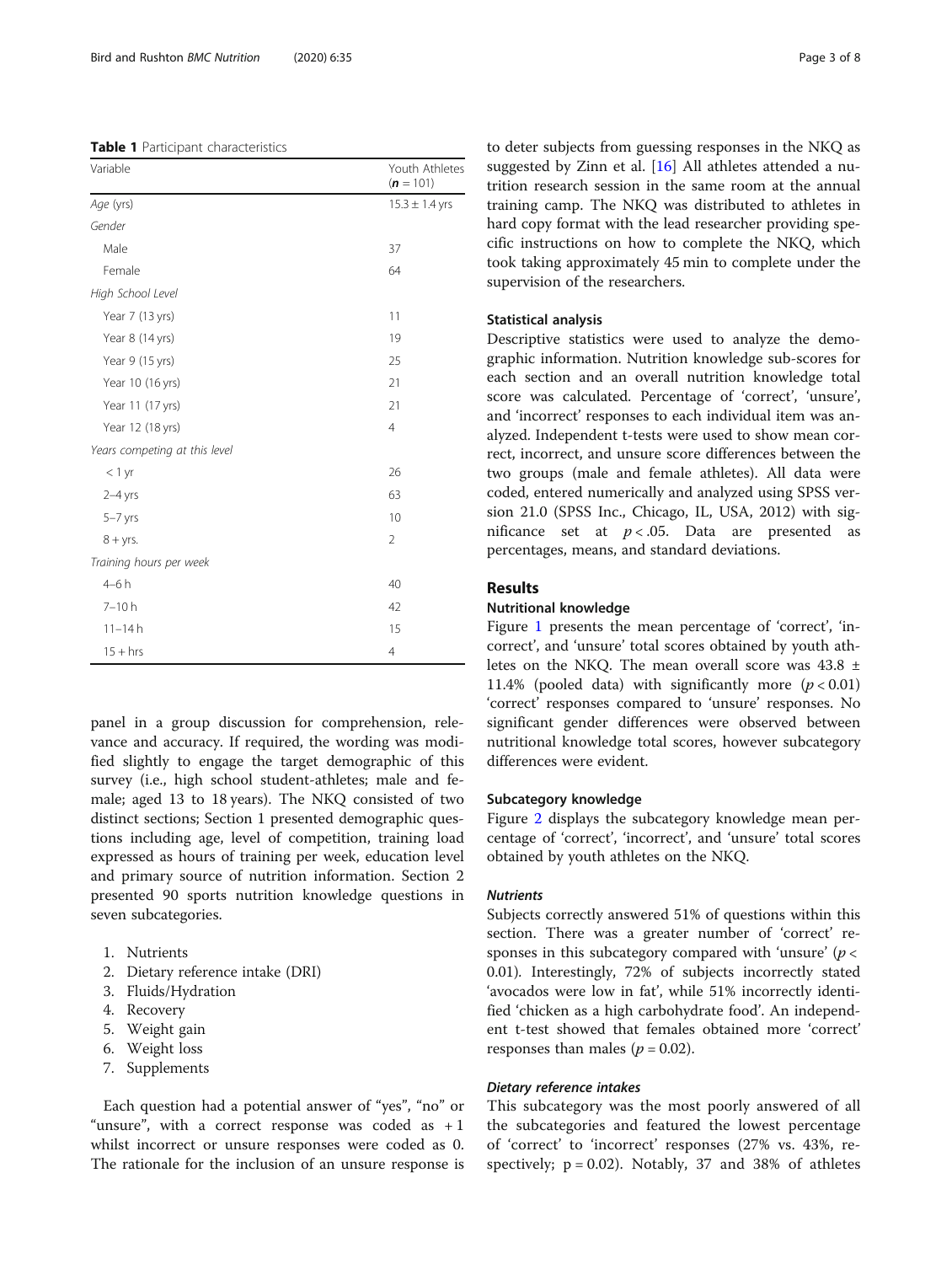<span id="page-3-0"></span>

responded 'unsure' and 'incorrect', respectively, to the protein recommendations for youth athletes. Additionally, carbohydrate recommendations were incorrectly identified by 45% of athletes.

#### Fluids/hydration

Less than half (46%) of the fluid/hydration questions were answered correctly. Regarding fluid ingestion, 72% of respondents were unable to correctly identify the fluid requirements for an intense two-hour training session

and only 9% correctly identified the carbohydrate content range of a standard sports drink.

#### Recovery

Only half (54%) of the recovery questions were answered correctly. Regarding carbohydrates and recovery, not only was the definition of Glycemic Index a source of confusion with 45% responding 'unsure' but 64% of athletes incorrectly identified green salad as containing more carbohydrates than soft drink.

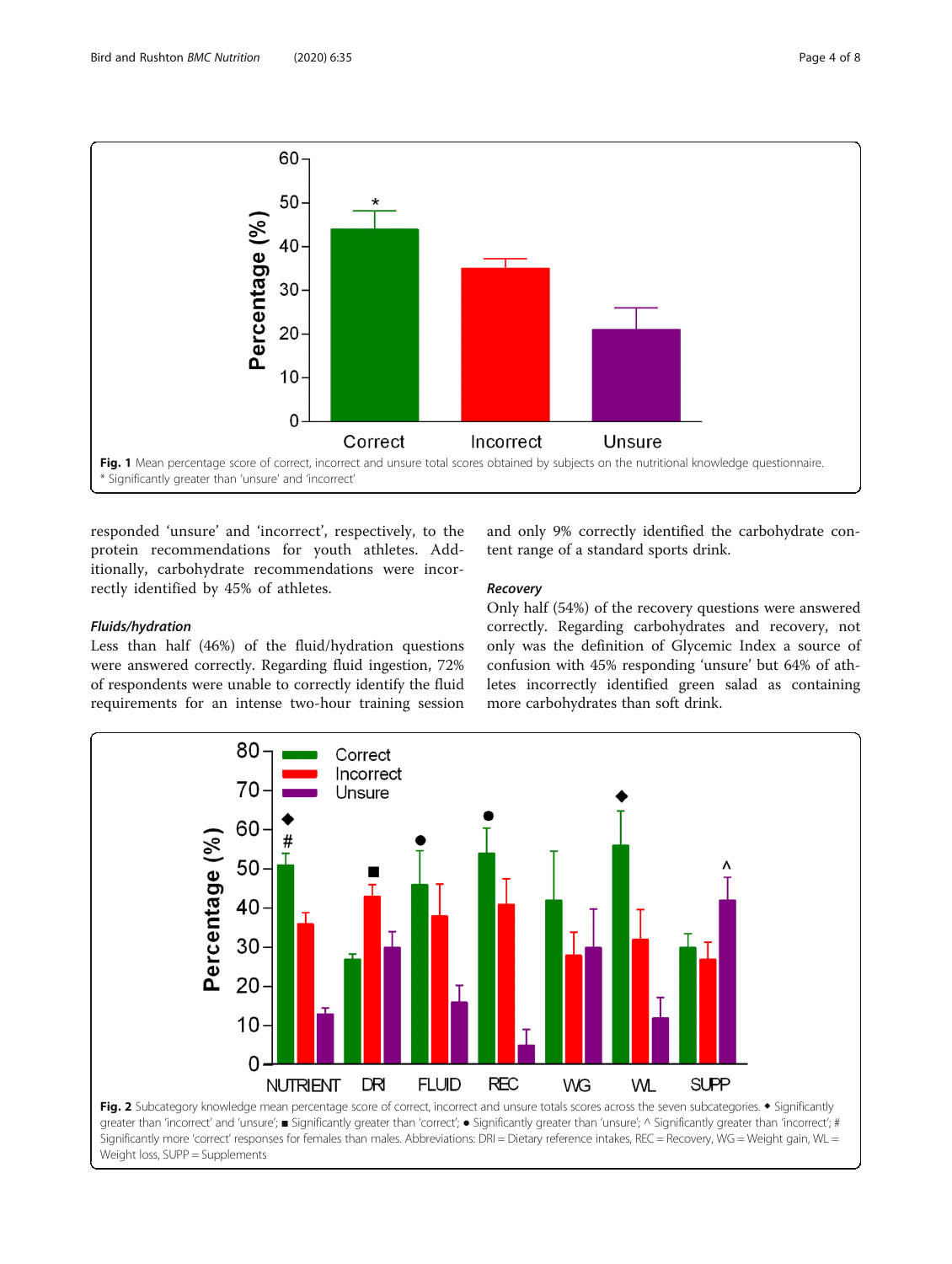#### Weight gain and weight loss

A substantial variation in mean correct percentage scores within this subcategory was evident with 'correct' responses ranging from 3 to 78%. More than half of the athletes (54%) reported that consuming protein powder is essential to increase muscle mass, while 67% were 'unsure' what type of protein was most suitable for gaining muscle mass. The weight loss section had significantly more (56%;  $p < 0.05$ ) 'correct' responses compared to 'incorrect' and 'unsure'.

#### Supplements

Collectively, the responses for this subcategory displayed much uncertainty with significantly more 'unsure' responses to these questions than 'incorrect' responses (42%; p < 0.05). One third of youth athletes reported protein supplement use over the previous 12 months (Fig. 3); however, athletes lacked knowledge as to why you would take this supplement with 45% of athletes responding 'unsure'. Further questions pertaining to creatine supplementation and hydroxy-methyl butyrate (HMB) resulted in similar 'unsure' responses of 63 and 70%, respectively. Overall, there was a greater number of 'unsure' responses in this subcategory compared with any other subcategory ( $p = 0.02$ ).

#### Source of nutritional information

Figure [4](#page-5-0) presents the reported sources of nutritional information of youth athletes. Notably, 45% of athletes reported that the coach was the primary source of nutrition information, followed by books/magazines (27%). Dietitians were only reported for 16% of athletes

with minor sources of nutritional information including the internet and other athletes (10%).

#### **Discussion**

Results from the current study indicate that youth athletes lack nutritional knowledge in multiple areas, with only two subcategories recording mean 'correct' responses above 50%. Athletes' nutritional knowledge were particularly lacking pertaining to the areas of nutrient recommendations and supplementation, indicating the need for further nutrition education. This may predispose youth athletes to make inadequate nutrition and/or supplementation choices based on misconceptions and/ or misinformation that may negatively impact growth, physical development and performance [[4\]](#page-6-0).

The results of current study further support recommendations for nutrition education programs for both youth athletes [[31](#page-7-0)] and coaches [\[23](#page-7-0)], as Little et al. [[31](#page-7-0)] has shown that as little as five nutrition education sessions can be effective in improving nutrition and supplement knowledge in youth athletes from low-income communities. This may be reflective of the youth athletes in the current study, with many of the geographical locations (inland regional and rural towns) recognized as low socioeconomic communities.

Our study revealed that the coach represented the main source of nutritional information for athletes (45%), whilst dietitians represented only 16%. Previous research has demonstrated that professional coaches recorded mean nutritional knowledge scores ranging from 48 to 67%  $[16, 20]$  $[16, 20]$  $[16, 20]$  $[16, 20]$ , as such it may be fair to assume that coaches of youth athletes may likely have comparable or

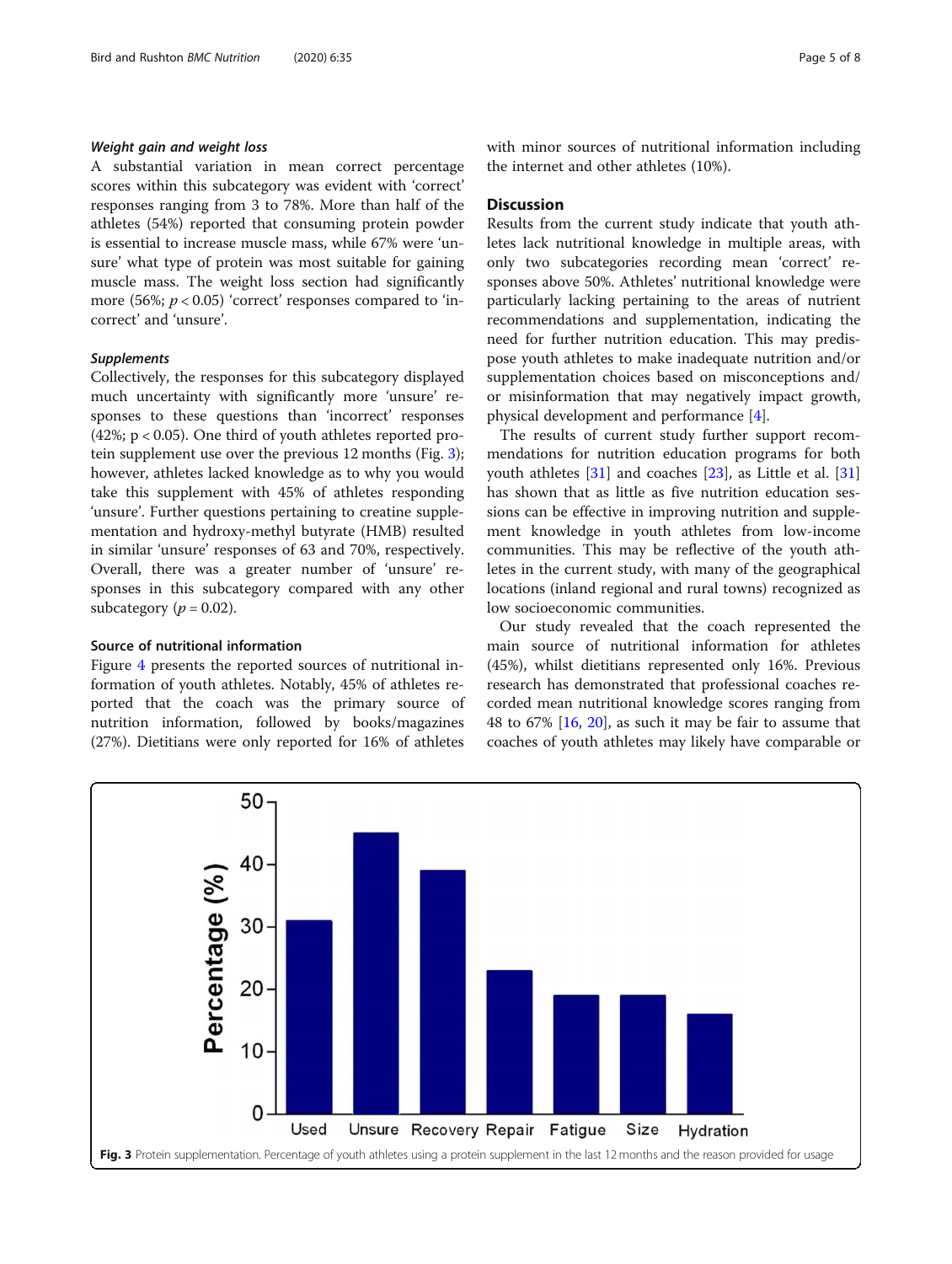<span id="page-5-0"></span>

lower levels of nutrition knowledge. However, this was not measured in the current study. The low incidence of dietitians being sourced to provide nutritional advice is of concern, however these data are similar to other reports [\[32](#page-7-0)]. Despite youth athletes in the current study being classified as 'elite', with competition level ranging from state, national and international, the rural location of the academy and the added expense of dietetic consultations likely presents barriers for athletes from regional and rural areas to source expert services. Smith-Rockwell et al. [[20\]](#page-7-0) reported that strength and conditioning coaches/trainers with access to a dietitian made full use of these services. Therefore, increased accessibility may result in greater usage of qualified sports nutrition professionals as the primary source of nutrition information and education. With greater access to nutrition support services, one could expect that athletes would exhibit higher nutritional knowledge [\[14](#page-7-0), [25](#page-7-0), [26](#page-7-0)].

Conversely, Burns and colleagues [[32\]](#page-7-0) found that even with access to an available dietitian, collegiate athletes preferred to source athletic trainers (39%), and strength and conditioning coaches (23%) for nutrition information more than dietitians (14%). This may suggest that even with increased availability of dietitians, integration and collaboration between qualified nutrition professionals, strength and conditioning coaches, and athletic trainers may be required to refer athletes to the dietician and thereby provide greater opportunities for athletes to interact with nutrition support services. Such an integrated approach is an important consideration as athletic training staff are noted to be key influencers on nutrition

behavior and decisions, particularly in younger athletes [[33,](#page-7-0) [34\]](#page-7-0).

In the current study, the athletes' knowledge of DRI was particularly lacking with majority of respondents incorrectly identifying recommended DRI values for carbohydrate, fat and protein, with mean correct scores of 26, 26 and 30% respectively. The high percentage of 'incorrect' and 'unsure' responses clearly demonstrates that regional youth athletes display a lack of DRI nutrition knowledge. Interestingly, athletes displayed higher knowledge in the subcategory of weight loss compared to weight gain, with more correct (59% vs. 42%) and fewer unsure (28% vs. 32%) responses, respectively. This contrast may be reflective of increased exposure to health promotion campaigns and social media targeted at reducing obesity in the Australian population, as an inundation of information regarding weight loss is highlighted throughout all media outlets. This may lead to youth athletes questioning whether it is healthy and/ or acceptable to increase their energy intake despite well-established guidelines that youth athletes require greater caloric intakes to support growth, development and physical activity [[3](#page-6-0), [4](#page-6-0)].

The supplementation subcategory displayed the second least 'correct' responses across all categories with greatest number of 'unsure' responses. This further supports the works of Little et al. [[31\]](#page-7-0) who highlight that youth athletes have poor understanding of concepts related to nutrition supplements. Specifically, related to protein supplementation, Petróczi and colleagues [[35](#page-7-0)] reported 21–44% of young elite UK athletes (12–21 yrs)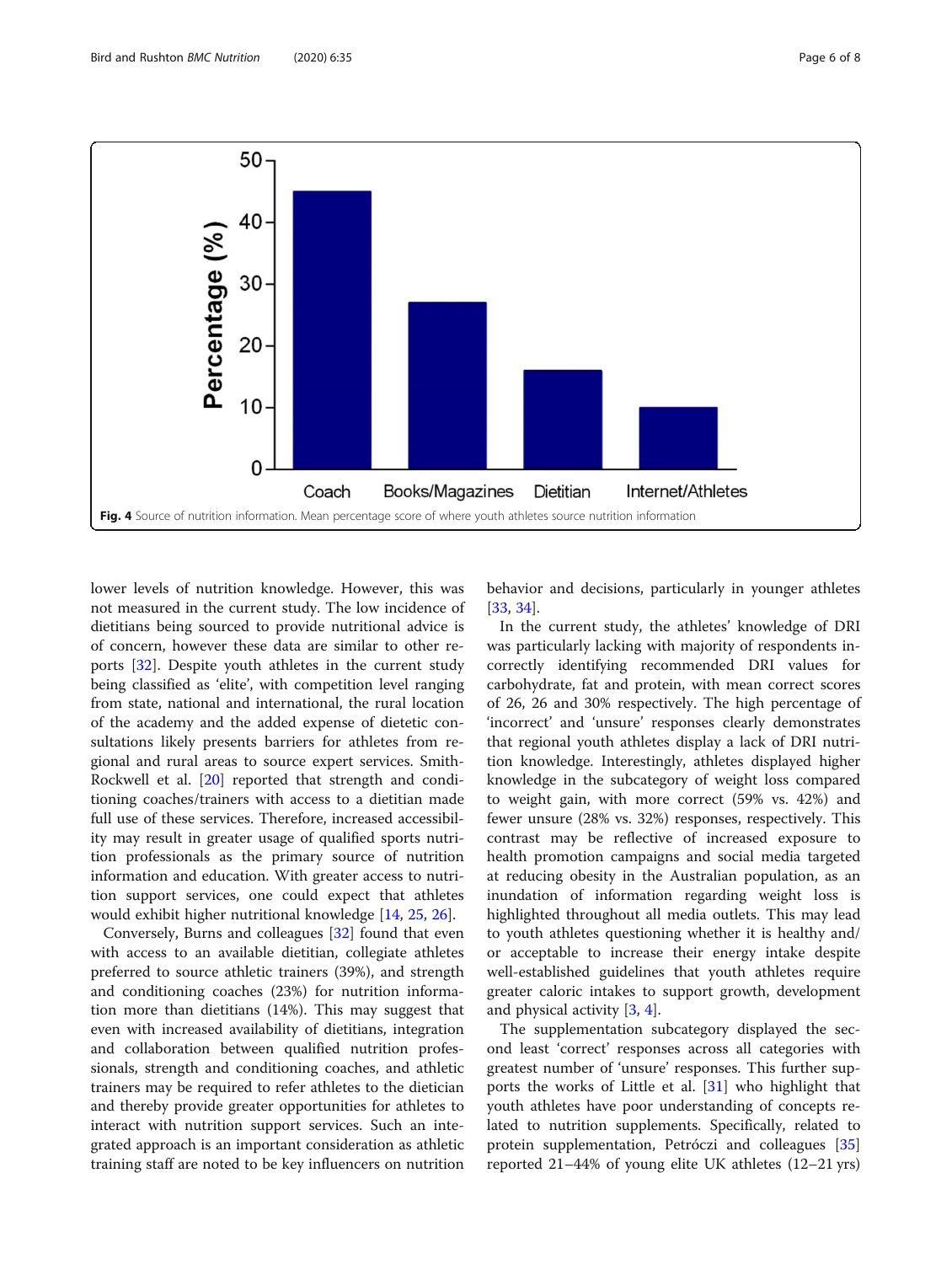<span id="page-6-0"></span>supplemented with whey protein. This is consistent with the current investigation wherein 31% of youth athletes reported protein supplement use. It should be noted that while there was a high "unsure" response rate to creatine and HMB (63 and 70%, respectively), these are quite technical terms and potentially unknown to youth athletes. More than reflecting their knowledge and therefore the health hazard it might also convey the athletes are unfamiliar with these kinds of supplements. Collectively, these data indicate that not only do youth athletes use dietary supplements, but perhaps more importantly, they lack knowledge pertaining to the efficacy and risks of protein supplements. Self-managed supplementation strategies employed by youth athletes may partially explain the observed lack of congruence between reasons and supplement used [\[35\]](#page-7-0).

As with all research there are potential limitations that should be acknowledged. Firstly, difference in the male and female sample size are apparent and while significant difference observed in the nutrition category may be due to the unequal sample sizes the statistical analysis and framework used in the manuscript is consistent with publications in the area. Secondly, the NKQ used was based on a questionnaire previously determined to have construct validity [\[24](#page-7-0)], however some questions underwent minor word changes to account for the specific population studied, that of regional academy youth athletes. While the overall questions remained the same, some questions were rephrased to be in the second person tense. As highlighted by Abbey and colleagues [\[36](#page-7-0)], acknowledging that no questionnaire is completely robust, the chosen NKQ was deemed the easiest to assess nutrition knowledge in regional academy youth athletes.

#### Conclusion

In agreement with previous research [[13](#page-7-0), [14\]](#page-7-0), it was evident that non-residential Academy of Sport youth athletes from regional and rural areas displayed several misconceptions regarding general nutrition. Specifically, DRI and supplementation have been identified as key areas requiring targeted education. Secondly, with the tendency for athletes to source nutrition information from coaches/ trainers, general nutrition education for coaching staff is highly recommended as this may offer a flow-on effect for enhancing youth athlete nutrition knowledge via coaches' reinforcement of sound nutrition principles [\[16,](#page-7-0) [20](#page-7-0), [21](#page-7-0), [37](#page-7-0)]. This is an important consideration given that few youth athletes seek nutrition information from appropriately qualified nutrition professional, especially in regional Academy of Sport programs that may lack such resources. A better understanding of nutrition knowledge in youth athletes will allow nutrition education interventions to target areas in need of improvement. These data provide further support to current recommendations that athletes

[[31](#page-7-0)] and coaches [[16](#page-7-0), [23\]](#page-7-0) would benefit from nutrition education integrated into Academy of Sport programs conducted by qualified nutrition educators, especially for young male athletes.

#### Abbreviations

DRI: Dietary reference intakes; HMB: hydroxy-methyl butyrate; NKQ: Nutrition knowledge questionnaire; WRAS: Western Region Academy of Sport

#### Acknowledgments

The authors would like to thank the athletes and coaches from the Western Region Academy of Sport.

#### Consent to publish

Not applicable.

#### Authors' contributions

SPB conceived and designed the study, coordinated the study and statistical analysis, contributed to and reviewed the draft manuscript. BDR drafted the manuscript and participated in the statistical analysis. Both authors read and approved the final manuscript. The authors have read and approved the final version of the manuscript and agree with the order of presentation of the authors.

#### Funding

No funding was received for the project.

#### Availability of data and materials

Availability of dataset can be given upon reasonable request to the first and/ or corresponding author.

#### Ethics approval and consent to participate

The study was approved by the Charles Sturt University Ethics in Human Research Committee, Approval/Protocol Number: 2007/057. All participants provided written informed consent to participate in the study with written informed consent provided by Parent/Guardian for participants under the age of 18.

#### Competing interests

The authors declare that they have no competing interests.

#### Author details

<sup>1</sup>School of Health and Wellbeing (Sport and Exercise Science), University of Southern Queensland, Ipswich, QLD, Australia. <sup>2</sup>School of Exercise Science, Sport and Health, Charles Sturt University, Bathurst, NSW, Australia. <sup>3</sup>School of Exercise and Nutrition Sciences, Faculty of Health, Deakin University, Melbourne, VIC, Australia.

#### Received: 3 November 2019 Accepted: 1 July 2020 Published online: 18 August 2020

#### References

- 1. WHO. Child and adolescent health and development. Progress report 2006- 2007. Geneva: World Health Organization; 2008.
- 2. Kulin HE, Bwibo N, Mutie D, Santner SJ. The effect of chronic childhood malnutrition on pubertal growth and development. Am J Clin Nutr. 1982; 36(3):527–36.
- 3. Steen SN. Timely statement of the American dietetic association: nutrition guidance for adolescent athletes in organized sports. J Am Diet Assoc. 1996; 96(6):611–2.
- 4. Desbrow B, McCormack J, Burke LM, et al. Sports dietitians Australia position statement: sports nutrition for the adolescent athlete. Int J Sport Nutr Exerc Metab. 2014;24(5):570–84.
- 5. Steen SN. Nutrition for young athletes. Special considerations. Sports Med. 1994;17(3):152–62.
- 6. Fraser-Thomas JL, Côté J, Deakin J. Youth sport programs: an avenue to foster positive youth development. Phys Educ Sport Pedagog. 2005;10(1): 19–40.